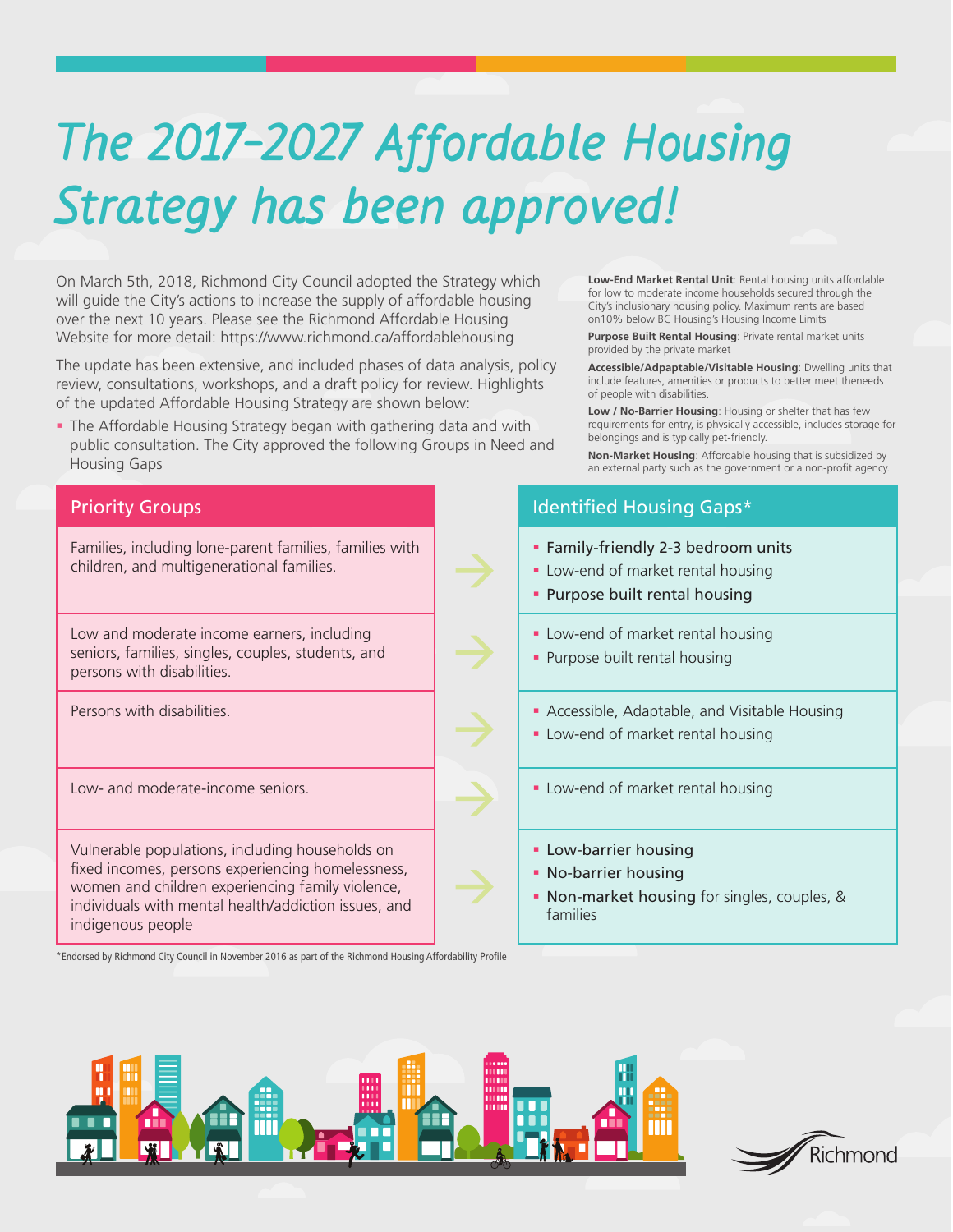A major update in the 2017 Affordable Housing Strategy was changing requirements for the LEMR units and Cash-in-lieu payments. A summary of those changes is provided below.

The chart below highlights the new Low-end Market Rental Policy requirements (as of July 2017):

| <b>Previous Requirement</b>        | New Requirement (July 2017)        |
|------------------------------------|------------------------------------|
| provide 5% of floor space as       | provide 10% of floor space as      |
| affordable housing                 | affordable housing                 |
| developments with 80 or more units | developments with 60 or more units |
| must provide affordable units      | must provide affordable units      |

The chart below reflects the new cash-in-lieu contribution rates for applicable developments (as of July 2017):

| <b>Housing Type</b>                                                               | <b>Previous Rate</b>     | New Rate (July 2017)                                                                                             |
|-----------------------------------------------------------------------------------|--------------------------|------------------------------------------------------------------------------------------------------------------|
| Single Family                                                                     | \$2 per buildable $ft^2$ | \$4 per buildable $ft^2$                                                                                         |
| Townhouse                                                                         | \$4 per buildable $ft^2$ | \$8.50 per buildable $ft^2$                                                                                      |
| Apartment and mixed-use<br>developments involving 60 or less<br>residential units | \$6 per buildable $ft^2$ | \$14 per buildable $ft^2$<br>(concrete construction)<br>\$10 per residential $ft^2$<br>(wood-frame construction) |

*Note that all applications received prior to July 2017 will be grandfathered under the previous requirements if presented to Council for 1st reading by July 2018.*